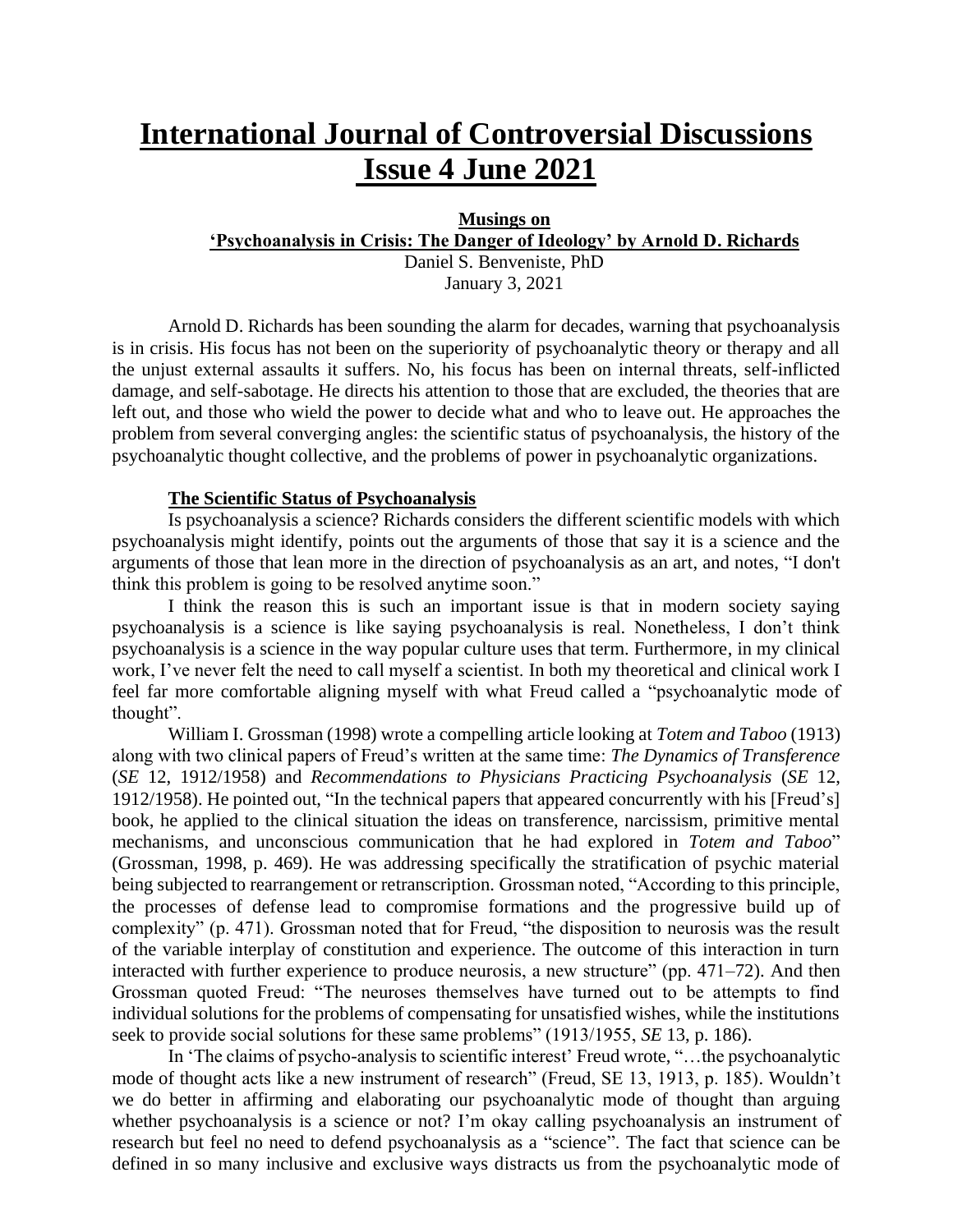thought and assures us that this problem is not, as Richards predicts, "going to be resolved anytime soon."

Any scientist can create a scientific experiment to evaluate psychoanalytic principles, conduct scientific outcome research, or define psychoanalysis as a social science, a historical science, a hermeneutic science, or as Siegfried Bernfeld did, as a science of traces. But we have a much more positive, affirmative, and less defensive conversation when we speak of a psychoanalytic mode of thought in search of analogous relations between early childhood trauma and adult personality, metaphorical relations between dreams and one's life story, "points of agreement" between individuals and cultures, the analysis of resistance in figures of speech, the analysis of transference in the structure of narrative, and so on.

#### **Ideology in The Psychoanalytic Thought Collective**

The history of the psychoanalytic thought collective is a history of identity formation through positive assertions of what is embraced and negative assertions of what is repudiated and excluded. Konrad Lorenz (1963) described the dance of the cranes, in which a crane engages in intense threat and attack behavior in front of, but not directed toward, a partner crane. Lorenz explained that this dance sends an easily understood message that the attack is not directed against his partner but away from him, implying a comradely defense:

"Now the crane turns again toward his friend and repeats this demonstration of his size and strength, only quickly to turn around once more and perform emphatically a fake attack on any substitute object, preferably a nearby crane which is not a friend, or even on a harmless goose or on a piece of wood or stone which he seizes with his beak and throws three or four times into the air. The whole procedure says as clearly as human words, "I am big and threatening, but not toward you—toward the other, the other, the other."" (pp. 174–75)

We're cranes. We form attachments to each other by attacking substitute objects. I'm with mother against father. I'm with father against mother. I'm with my group against the other group. In Freud's *On the History of the Psychoanalytic Movement* (1914) he defined what psychoanalysis was and clarified the boundaries so clearly that the positions of the revisionists (Adler, Jung, etc.) also came into focus.

Freud wrote, "It may thus be said that the theory of psycho-analysis is an attempt to account for two striking and unexpected facts of observation which emerge whenever an attempt is made to trace the symptoms of a neurotic back to their sources in his past life: *the facts of transference and of resistance*. Any line of investigation, which recognizes these two facts and takes them as the starting-point of its work has a right to call itself psycho-analysis, even though it arrives at results other than my own. But anyone who takes up other sides of the problem while avoiding these two hypotheses will hardly escape the charge of misappropriation of property by attempted impersonation, if he persists in calling himself a psycho-analyst." (p. 16)

Flash forward to 2021 and we have people calling themselves psychoanalysts who openly and proudly repudiate the transference in favor of a supposedly real and authentic relationship. Some discount the fact of resistance as proof of a failed relationship. Others repudiate infantile sexuality, the Oedipus complex, the repetition compulsion, the role of metaphor in psychoanalytic therapy, and the interpretation of dreams. I honestly don't know why anyone would want to call themselves a psychoanalyst if they repudiate the basic facts of observation in psychoanalysis.

Richards describes the history of the North American psychoanalytic thought collective in relation to the exclusion of non-medical analysts and the institutional power brokers who decide who will be certified and who will become training analysts. At the heart of his critique is 1) the question of valid qualifications for deciding who's to be let in and 2) the results of the current system. The lack of valid qualifications for deciding who's to be let in takes us right back to the scientific status of psychoanalysis because if there isn't a scientific basis for certification or promotion to training analyst, upon what basis are those decisions made? Theoretical preferences?